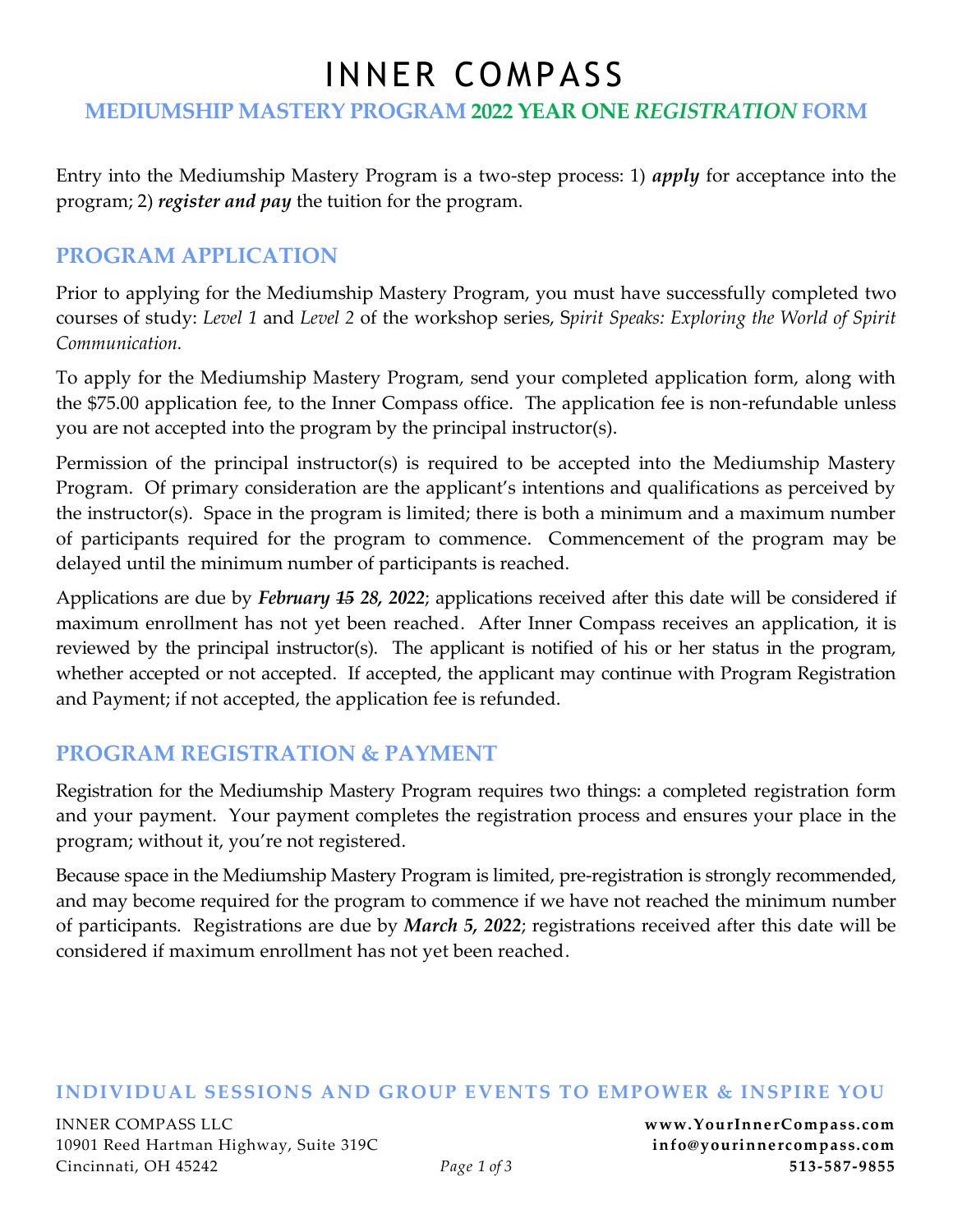# INNER COMPASS

#### **MEDIUMSHIP MASTERY PROGRAM 2022 YEAR ONE** *REGISTRATION* **FORM**

### **TUITION PAYMENT OPTIONS**

**OPTION ONE: Two payments of \$1,195.00 each**. The first payment of \$1195 is due on March 5, 2022. The second payment is due on June 1, 2021. Please note: the \$75.00 application fee is separate from the tuition requirement.

**OPTION TWO: Six installments of \$415.00 each**. The first installment of \$415 is due on March 5, 2022; the remaining five installments are due on 4/1/2022, 5/1/2022, 6/1/2022, 7/1/2022, and 8/1/2022, respectively. Please note: the \$75.00 application fee is separate from the tuition requirement.

**TUITION INCLUDES:** 80 hours of instruction plus bonus items: binder & handouts (\$18 value); custom meditation journal (\$17 value); two 30-minute private mediumship readings with the principal instructors (\$175 value); twelve monthly development circles (\$240 value). Total value of included items is \$450. Discounts on other Inner Compass Academy offerings are available also.

## **CANCELLATION POLICY**

Inner Compass reserves the right to cancel the Mediumship Mastery Program or any session(s) within the program, at any time. If the entire program is cancelled, a full tuition refund will be provided; if a session(s) is cancelled, a pro-rated tuition refund will be provided. In practice, Inner Compass prefers to reschedule for a day(s) and time(s) that can be accommodated by participants, in which case no refund is provided.

Tuition refunds are available, less a processing fee consisting of \$100, if you notify us in writing of your cancellation 15 or more days before the program begins. Non-refundable credit toward a future Inner Compass event(s) is available, less the processing fee, if you notify us in writing of your cancellation between 14 and one day(s) before the Fall Semester begins; credit may be applied to an Inner Compass event(s) for one year following date of issue. No refund or credit is available, and the balance of any/all tuition payment(s)/installment(s) for the Full Year, is due immediately if you cancel on the day the program begins or later, if you do not show up, or if you otherwise withdraw from the program. Inner Compass reserves the right to release participant(s) from this financial obligation, if the need to cancel or withdraw from the program is due to unforeseeable circumstances beyond the participant(s)' control.

#### **INDIVIDUAL SESSIONS AND GROUP EVENTS TO EMPOWER & INSPIRE YOU**